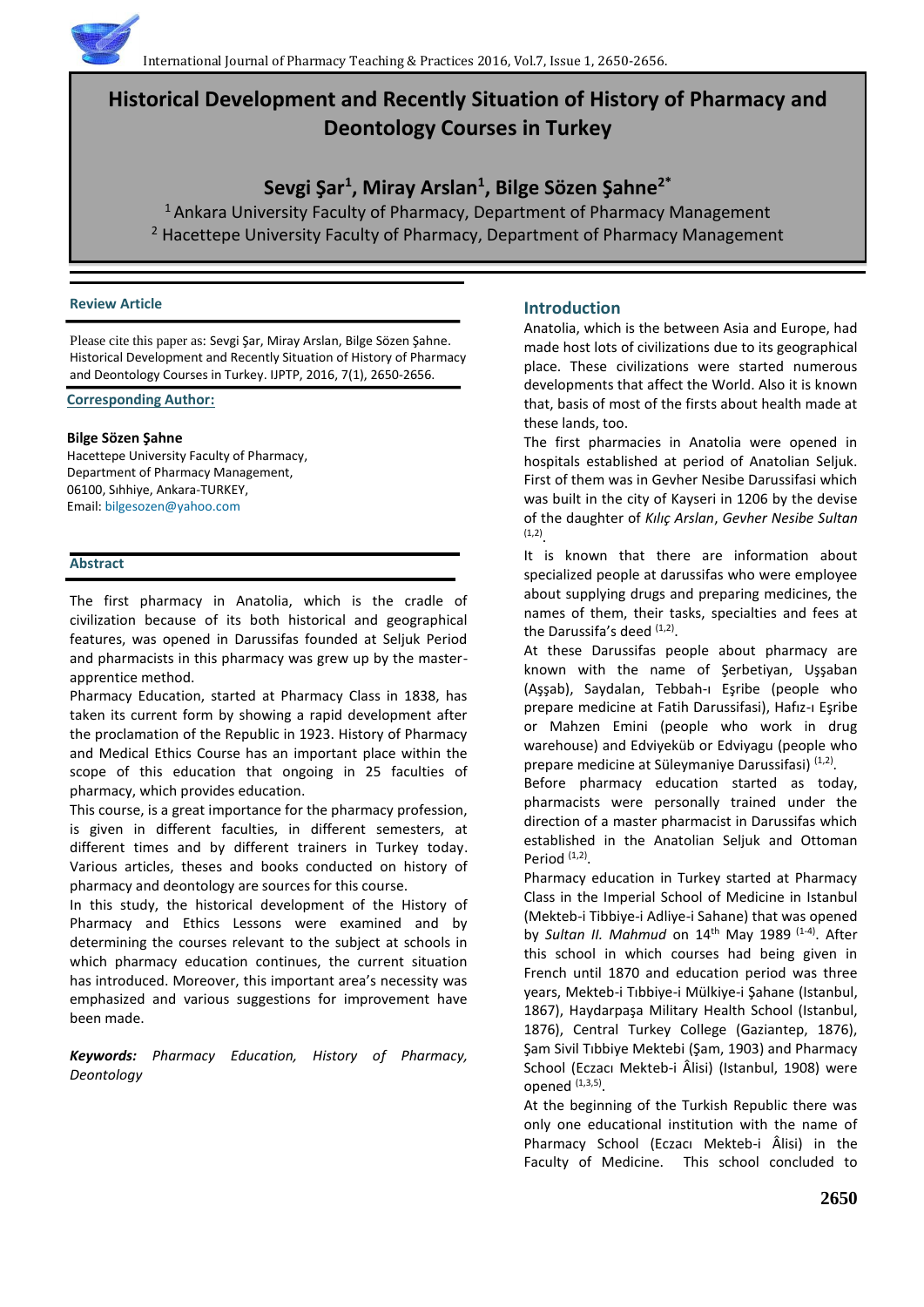

Faculty of Science at 1933 by University Reform, but at 1944 concluded to Faculty of Medicine again because of not showing expected development  $(1-4)$ . At 1938 education at Pharmacy School increased from three years to four years (1,2,4) .

In our country, Ankara University Faculty of Pharmacy was established in 1960 as the first faculty after the Pharmacist High School in Istanbul. Too many High Schools and Faculties of Pharmacy followed this  $(6)$ . Today, pharmacy education increased to five years in our country from 2005 and it is seen that the number of pharmacy faculties is over the 30 and total quota is increasing and nearly 1770 by the information in 2014 guide of Student Selection and Placement Center (ÖSYM). Foundation years and the names of faculties of pharmacy in Turkey are given in Table 1<sup>(7-8)</sup>.

#### **Table 1. Pharmacy Faculties in Turkish Universities7,8**

## **Materials and Methods**

Relevant books, article and documents are the materials of this study. In addition, it is tried to get that these courses give in which semester, from who and how many hours by evaluation of information obtained from telephone calls and emails between academic staff who give these courses at Pharmacy Faculties and websites of faculties.

In this study, by examining the stages of the History of Pharmacy and Deontology education in Turkey with collecting necessary research and written material on the topic, present situation of it has tried to expose and the subject has been discussed in several aspects.

| <b>University</b>              | <b>Foundation Year</b> | <b>University</b>              | <b>Foundation Year</b> |
|--------------------------------|------------------------|--------------------------------|------------------------|
| Ankara University*             | 1960                   | Yeni Yüzyıl University**       | 2010                   |
| Istanbul University*           | 1962                   | Adıyaman University***         | 2011                   |
| Hacettepe University*          | 1971                   | Ağrı İbrahim Çeçen University* | 2011                   |
| Ege University*                | 1974                   | Trakya University*             | 2011                   |
| Gazi University*               | 1982                   | Cumhuriyet University*         | 2011                   |
| Marmara University*            | 1982                   | <b>Çukurova University *</b>   | 2011                   |
| Anadolu University*            | 1982                   | Yüzüncü Yıl University*        | 2011                   |
| Atatürk University*            | 1997                   | Kemerburgaz University**       | 2012                   |
| Mersin University*             | 2000                   | Dicle University *             | 2012                   |
| Inönü University*              | 2001                   | Bülent Ecevit University***    | 2012                   |
| Yeditepe University**          | 2001                   | Afyon Kocatepe University***   | 2012                   |
| Erciyes University*            | 2003                   | Süleyman Demirel University*** | 2012                   |
| Karadeniz Teknik University*   | 2003                   | Erzincan University*           | 2012                   |
| Mevlana University ***         | 2009                   | Katip Çelebi University***     | 2012                   |
| Bezm-i Alem Vakıf University** | 2010                   | Biruni University*             | 2014                   |
| Istanbul Medipol University**  | 2010                   |                                |                        |

**\*Pharmacy Faculties currently providing education in public universities** 

**\*\* Pharmacy Faculties currently providing education in private universities**

**\*\*\* Pharmacy Faculties currently not providing education**

In Turkey well as Faculties of Pharmacy, the Private High Schools started to establish from 1964 in different cities (Table 2)  $(3,9)$  and these schools by the Law (No. 1472) on  $9<sup>th</sup>$  July 1971, were turned to public school because of being reverse to Constitution. This schools acted as a public school a while but after the Law on Organization of Higher Education Institutions (No 2808) on 28<sup>th</sup> March 1983, they upgraded to the Faculty of Pharmacy.

**Table 2. Pharmacy High Schools**

| <b>Pharmacy High Schools</b>             | City      | <b>Foundation</b> |
|------------------------------------------|-----------|-------------------|
|                                          |           | Year              |
| Istanbul Pharmacy Private High School    | Istanbul  | 1964              |
| Karataş Pharmacy High School             | Izmir     | 1967              |
| Anadolu Pharmacy High School             | Ankara    | 1968              |
| Ankara Pharmacy High School              | Ankara    | 1968              |
| Efes Pharmacy High School                | Izmir     | 1968              |
| Yakındoğu Pharmacy High School           | Izmir     | 1968              |
| Hastas Pharmacy High School              | Eskisehir | 1968              |
| Galatasaray Pharmacy Private High School | Istanbul  | 1969              |

#### **History of Pharmacy Courses Education History in Turkey**

The subject of History of Pharmacy was taken into pharmacy education curriculum for the first time by the *Istanbul University, Faculty of Medicine, School of Pharmacy Education and Examination Regulations* entered into forced on 28<sup>th</sup> March 1945. In accordance with the 15<sup>th</sup> Article of this Regulation, *Medicine and Pharmacy History and Deontology* course was placed to the curriculum in  $7<sup>th</sup>$  semester for two hours per week. Although there was obligation to continue this course, there was not an examination and the success of this course determined by the midterm method and the course was given by *Ord. Prof. Dr. A. Süheyl Ünver* between 1945 and 1967  $(1-3)$ .

After Istanbul Pharmacy School was turned to Istanbul University Faculty of Pharmacy at 1963, *History of Pharmacy and Deontology* course was placed in 5<sup>th</sup> semester for two hours per week and continue and examination to this course were made compulsory by the *Education and Examination*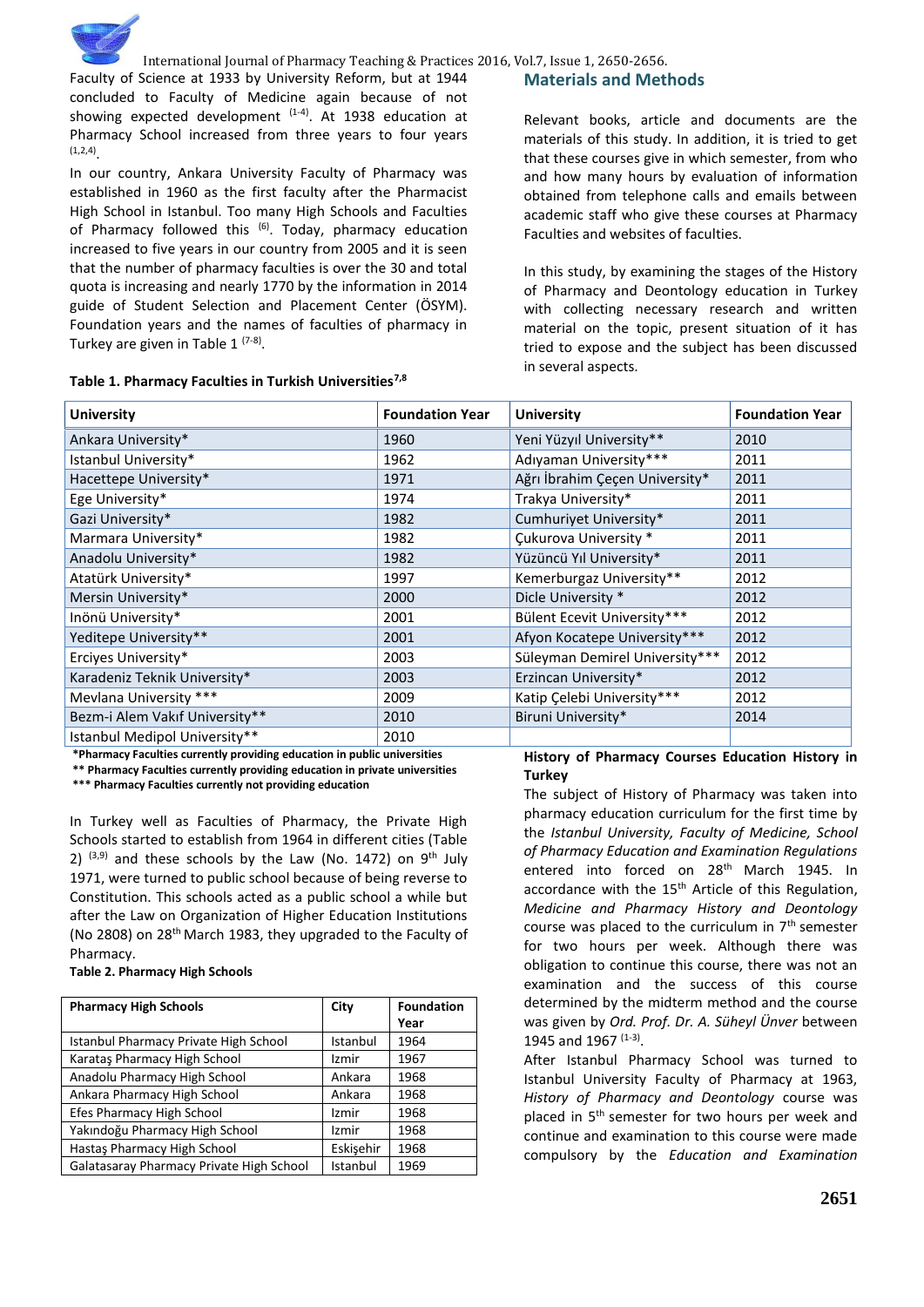

Regulations entered into forced on 16<sup>th</sup> July1964<sup>3,4</sup>. By the Regulations on 29<sup>th</sup> May 1984 this course was started to give in 8 th semester (3). This course given by *Ord. Prof. Dr. A. Süheyl Ünver, Prof. Dr. Bedii Şehsuvaroğlu, Prof. Dr. M. Emine Atabek, Prof. Dr. Arslan Terzioğlu, Prof. Dr. Turan Baytop, Prof. Dr. Ahmet Ekinci* and *Prof. Dr. Afife Mat* at Istanbul University Faculty of Pharmacy from beginning to now  $(3,4)$ .

#### **Table 3. History of Pharmacy and Deontology courses at curriculum of Faculties of Pharmacy in Turkey (11,12)**

*Sandalcı* at Anadolu University Faculty of Pharmacy, by *Yrd. Doç. Dr. Nazlı Şencan* at Yeditepe University Faculty of Pharmacy and by *Yrd. Doç. Dr. Halil*  Tekiner at Erciyes University Faculty of Pharmacy<sup>(10)</sup>.

Today, History of Pharmacy and Deontology courses are taught in different semesters and at different hours at Faculties of Pharmacy, which providing education, in Turkey. These courses generally are given by Pharmacy Management Department's and

| <b>Name of the Faculty</b>                          | <b>Name of the Course</b>               | Semester       | Hours/week     | <b>ECTS</b>    |
|-----------------------------------------------------|-----------------------------------------|----------------|----------------|----------------|
| Ağrı İbrahim Çeçen University Faculty of Pharmacy   | <b>History of Pharmacy</b>              | 3              |                | $\overline{2}$ |
| Anadolu University Faculty of Pharmacy              | History of Pharmacy                     | $\mathbf{1}$   | $\overline{2}$ | 2.5            |
|                                                     | Pharmacy Deontology and Ethics          | 9 and 10       | $\mathbf{1}$   | 1.5            |
| Ankara University Faculty of Pharmacy               | History of Pharmacy and Deontology      | 3              | $\mathbf{1}$   | $\overline{2}$ |
|                                                     | General Ethics, Pharmacy Ethics and     | 9              | $\overline{2}$ | $\overline{2}$ |
|                                                     | <b>Pharmacist-Patient Communication</b> |                |                |                |
| Atatürk University Faculty of Pharmacy              | History of Pharmacy and Deontology      | 4              | $\mathbf{1}$   | 1              |
| Bezmiâlem Vakıf University Faculty of Pharmacy      | History of Pharmacy and Deontology      | 1              | $\mathbf{1}$   | $\overline{2}$ |
| Cumhuriyet University Faculty of Pharmacy           | History of Pharmacy and Ethics          | $\mathbf{1}$   | $\overline{2}$ | 4              |
| Dicle University Faculty of Pharmacy                | History of Pharmacy and Deontology      | 1              | $\overline{2}$ |                |
| Ege University Faculty of Pharmacy                  | History of Pharmacy and Deontology      | 5              | $\mathbf{1}$   | $\overline{2}$ |
| Erciyes University Faculty of Pharmacy              | History of Pharmacy and Ethics          | 3              | $\overline{2}$ |                |
| Gazi University Faculty of Pharmacy                 | History of Pharmacy and Deontology      | 8              | $\overline{2}$ | $\overline{2}$ |
| Hacettepe University Faculty of Pharmacy            | History of Pharmacy and Deontology      | 1              | $\overline{2}$ | 2              |
| İnönü University Faculty of Pharmacy                | <b>History of Pharmacy</b>              | $\mathbf{1}$   | $\overline{2}$ | 3              |
|                                                     | <b>Profession Ethics</b>                | 9              | $\mathbf{1}$   | $\overline{2}$ |
| İstanbul University Faculty of Pharmacy             | History of Pharmacy and Deontology      | 8              |                | $\overline{2}$ |
| İstanbul Kemerburgaz University Faculty of Pharmacy | Legislations in Pharmacy and Ethics     | 4              | 3              | 3              |
|                                                     | <b>History of Pharmacy</b>              | $\overline{7}$ | $\overline{2}$ | 4              |
| İstanbul Medipol University Faculty of Pharmacy     | History of Pharmacy                     | $\overline{3}$ |                | $\mathbf{1}$   |
|                                                     | Orientation to Pharmacy and Ethical     | $\mathbf{1}$   |                |                |
|                                                     | Principles                              |                |                |                |
| Karadeniz Teknik University Faculty of Pharmacy     | History of Pharmacy and Deontology      | $\mathbf{1}$   | $\overline{2}$ | 4              |
| Marmara University Faculty of Pharmacy              | Deontology and Ethics                   | 6              | $\mathbf{1}$   |                |
|                                                     | <b>History of Pharmacy</b>              | 9              | $\overline{2}$ | 3              |
| Mersin University Faculty of Pharmacy               | History of Pharmacy and Deontology      | 8              | $\mathbf{1}$   | $\overline{2}$ |
| Trakya University Faculty of Pharmacy               | History of Pharmacy and Deontology      | $\overline{7}$ |                | 4              |
| Yeditepe University Faculty of Pharmacy             | History of Pharmacy and Deontology      | 8              | $\overline{2}$ | 3              |
| Yeni Yüzyıl University Faculty of Pharmacy          | Deontology and Ethics                   | 8              | $\overline{2}$ | $\overline{2}$ |
|                                                     | History of Pharmacy                     | $\overline{2}$ | $\overline{2}$ | $\overline{2}$ |

History of Pharmacy and Deontology course has been given by Instructor *Pharm. Şevket Yağtu* between the years of 1961- 1980 at Ankara University Faculty of Pharmacy, and in the subsequent years has been given by *Prof. Dr. Eriş Asil, Prof. Dr. Sevgi Şar* and *Prof. Dr. Gülbin Özçelikay* (6). The same course is given by *Prof. Dr. Aysen Karan, Prof. Dr. İsmail Üstel, Prof. Dr. Eriş Asil* and *Prof. Dr. Selen Yeğenoğlu* at Hacettepe University Faculty of Pharmacy, by *Prof. Dr. İsmail Ulutaş, Prof. Dr. A. Haydar Bayat, Prof. Dr. Tekant Gözler, Prof. Dr. Levent Tuğrul, Prof. Dr. Aysen Karan, Yrd. Doç. Dr. Sevil Aşıcı, Doç. Dr. İkbal Sucu, and Yrd. Doç. Dr. Bülent Kıran* at Ege University Faculty of Pharmacy, by *Doç. Dr. İkbal Sucu* and *Prof. Dr. Ekrem Sezik* at Gazi University Faculty of Pharmacy, by *Prof. Dr. Emre Dölen* at Marmara University Faculty of Pharmacy, by *Prof. Dr. İhsan Sarıkardeşoğlu, Prof. Dr. Sevgi Şar, Prof. Dr. Selen Yeğenoğlu, Prof. Dr. Ömür Elçioğlu, Prof. Dr. Yusuf Öztürk* and *Mert* 

History of Pharmacy and Ethics Department's faculty members at faculties.

The lecturing status of History of Pharmacy and Deontology courses at Faculties of Pharmacy in Turkey are shown in Table 3  $(11,12)$ . Instead of Yüzüncüyıl University Faculty of Pharmacy, this course is in the core curriculum of all faculties of pharmacy and generally given for one or two hours per week. History of Pharmacy course is compulsory course in general but it is an elective course at Erzincan University, Istanbul Kemelburgaz University and Trakya University Faculty of Pharmacy.

Chair of the History of Pharmacy was transformed into Department of Pharmacy Management after the universities were reorganized by the Law (no 2547) at 1982 in Turkey. There are four Departments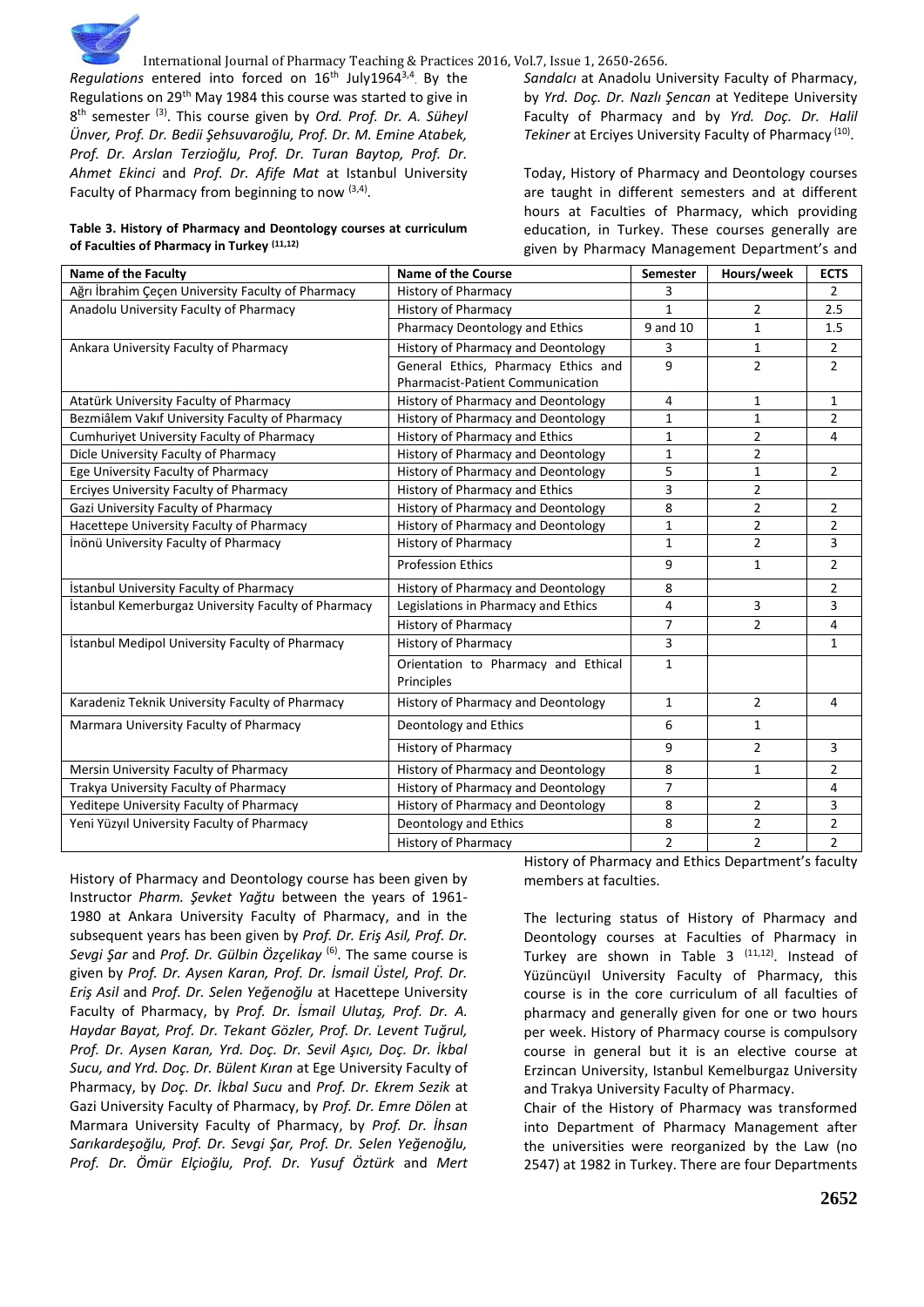of Pharmacy Management (Ankara Uni. Fac. of Pharm., Hacettepe Uni. Fac. of Pharm., Ege Uni. Fac. of Pharm. and İstanbul Uni. Fac. of Pharm.,) and also there are two Department of History of Pharmacy and Ethics (İstanbul Uni. Fac. of Pharm.-2013, Erciyes İstanbul Uni. Fac. of Pharm.-2014) in Turkey. In addition faculty members of the different departments who are interested in this topic give this courses if there is not any of these departments.

## **Deontology Courses Education History in Turkey**

The concept of *deontology*, which includes physicians' and pharmacists' mandatory duties to patients, colleagues and society once upon a time, has changed today considerably. Anymore, medical deontology has become a science including the rules about "giving good, helpful and efficient service to patients and do no harm". The first deontological rules about health professions in our country were in the text of the *Diploma Oath* which was read at the ceremony for the first graduates from *Mekteb-i Tıbbiye-i Adliye-i Şahane* in 1843 (3) .

The course about *medical deontology* was known the name of *Vezaif-i Tıp* at Ottoman Period and given in 1st class at Department of Medicine. Firstly the name of deontology course were Medical Good Moral Science (*İlm-i Hüsn-ü Ahlak-ı Tıbbiye*) then it was changed to Duties of the Doctors (*İlm-i Edeb ve Vezaif-i Etibba*) (3,13-15) .

The first author in our country, treating the topic of the medical ethics was *Hayrullah Efendi* (1820-1866). Many issues related to medical ethics had been touched upon in *Hayrullah Efendi's* book *Makalât-ı Tıbbiye* published in Istanbul at 1848 (3, 13,16) .

The courses about *Medical Professional Ethics* at *Mekteb-i Tıbbiye-i Adliye-i Şahane* were given by *Dr. Nahabed Roussinian Efendi* (1819-1876) from 1874 to his death and his book that he prepared in this field could not published (3,13,14,17). After *Dr. Roussinian Efendi* death, *Dr. Joseph Nouridjan* (Nurican) *Efendi* gived this course <sup>(13)</sup>. The rules about Deontology of Pharmacy at Ottoman Period were placed in *Akrabadin,* the book of *Head physician of Aleppo Salih bin Nasrullah* (death 1669). In this book besides the deontological rules, punishments that the pharmacists will face when they do not meet them were mentioned, too <sup>(3)</sup>.

The first course about the deontology at *Istanbul Pharmacy School* was placed in 3th class in 1914 with the name of *Usul-i muaşeret-i ispençiyariye* (Good Relationship Ways in Pharmacy). This course was given in 1930 curriculum again in 3 th class by *Mustafa Nevzat Pısak* with the name of *Kavanin ve Nizamat-ı İspençiyariye ve Deontoloji* (Laws, Laws of Pharmacy and Deontology)  $(3, 5)$ . From 1938-1939 academic year education duration at this school increased to 4 years and this course was placed to education program as a conference with the name of *Deontology* which has no examination at 3th semester for 1 or 2 hours per week (3).

This course is given today generally almost all of the Faculties of Pharmacy with the History of Pharmacy course with the name History of Pharmacy and Deontology. In our country, the subject of deontology is given instead of history of pharmacy only at Anadolu University Faculty of Pharmacy with the name of *Pharmacy Deontology and Ethics* and at Marmara University

Faculty of Pharmacy and Yeni Yüzyıl University Faculty of Pharmacy with the name of *Deontology and Ethics.*

## **Publications about History of Pharmacy and Deontology**

First publications about *Turkish History of Pharmacy* was made by *Pharmacist Renato* and *Pharmacist Zanri,* who investigated History of Pharmacy in Ottoman Period, between the years of 1850-1860. *Naşit Baylav, Osman Şevki Uludağ, Feridun Nafiz Uzluk, A. Süheyl Ünver* and *Bedii Şehsuvaroğlu'*s publications followed them during the Republican period (1,3). The books written in this field are *Turkish History of Pharmacy* by *A. Süheyl Ünver* at 1952 (10) , History of Pharmacy by Naşit Baylav at 1968<sup>(1)</sup>, *History of Pharmacy Book* by *Bedii Şehsuvaroğlu* at 1970 (18) and *Turkish History of Pharmacy* by *Turhan*  Baytop at 1985<sup>(2)</sup>. In addition, the last book's shortened 2<sup>nd</sup> edition is made by Afife Mat at 2001  $(19)$ . Besides these textbooks, there are some publications as lecture notes like Prof. Dr. Emre Dölen's History of Pharmacy Lecture Notes (1995)<sup>(20)</sup> and Yrd. Doç. Dr. Bülent Kıran's History of Pharmacy and Deontology Lecture Notes  $(2014)$   $(21)$ . Furthermore, there are books as following; Eskisehir's History of Pharmacy by *Mert Sandalcı* (2014) (22), Kayseri's History of Pharmacy by *Yrd. Doç.*  Dr. Halil Tekiner (2005) <sup>(23)</sup>, Turkish History of Pharmacy Research by *Turhan Baytop* (2000), An Essay on the History of Pharmacy Bibliography of Turkey (1927-2008) by *Prof. Dr. Gülbin Özçelikay* and *Uzm. Ecz. Halil Tekiner* (2009)<sup>(24)</sup>. Additionally there are two Pharmacists' Almanac prepared by *Remzi Kocaer* at 1945 and 1967.

There is not any journal about History of Pharmacy and Deontology in our country. The manuscripts in this field generally public in the Acta Turtica Historiae Medicinae (Turkish History of Medicine Yearbook), The New History of Medicine Studies, Turkiye Klinikleri Journal of Medical Ethics-Law and History, Lokman Hekim Journal of History of Medicine and Folk Medicine and Journal of The Center for Ottoman Studies Ankara University. This publications can be about folkloric medicine, history of medical plants, biographical studies, pharmacy in ancient times, pharmacy in Anatolian Seljuk and Ottoman period, Islamic scholars and their works, pharmacopoeias, manuscripts, books, historical pharmacies, pharmacy associations and pharmacy journals.

There are also booklets about pharmacy deontology published by *Pharmacist Sevket Yağtu* at 1968 with the name of *Pharmacy Deontology (Professional Ethics and Etiquette)* (25) and *Prof. Dr. Turhan Baytop* at 1992 with the name of *Pharmacy Deontology*<sup>(26)</sup>. When looking at thesis, it can be seen that there are two doctoral thesis in the field of medical and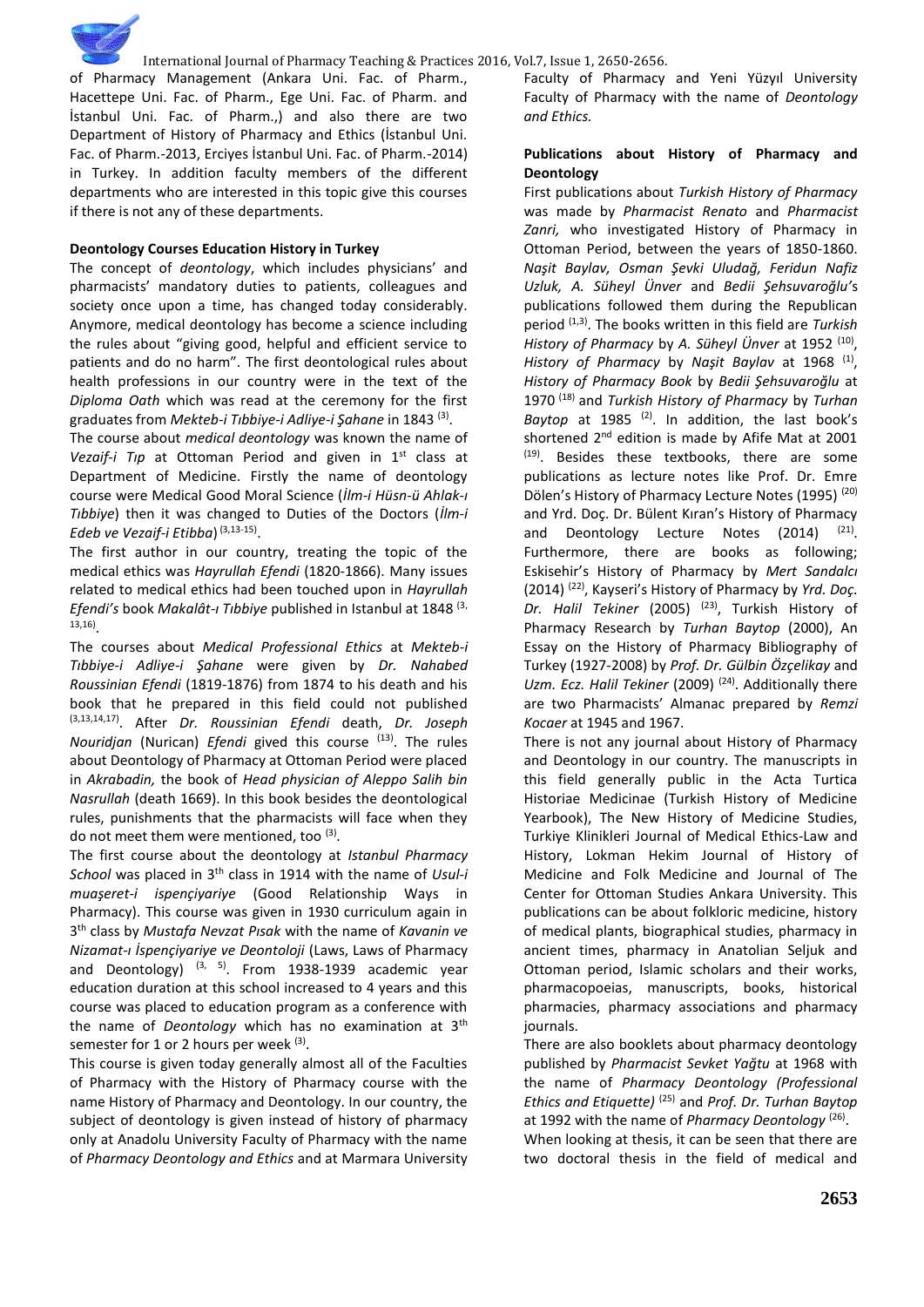pharmacy ethics and deontology at Ottoman period  $(3)$ . One of them was Department of Medical History and Ethics lecturer *Prof. Dr. Nil Akdeniz Sarı'*s doctoral thesis "*Physician and Medical Ethics in the Ottoman*" (Istanbul-1995)<sup>(27)</sup> and the other one was *Prof. Dr. Rengin Dramur Bütün'*s (lecture from the same department) doctoral thesis "*Pharmacy and Deontology in the Ottoman between the years of 1838-1908*" (Istanbul-1984)  $(28)$ . Then in the field of Medical Ethics two masters and four doctoral thesis were made.

There are two thesis, one of them is a doctoral thesis with the title of "*An investigation of deontological violation cases referred to İzmir Pharmacist Chamber Honorary Committee*" by *Bülent Kıran* (2012) (29) and the other is master thesis with the title of "*A study on history of pharmacy of Kayseri and contributions of pharmaceutical enterprises on social life and economy of Kayseri*" by Halil Tekiner (2006)<sup>(30)</sup> constructed under the supervision of the Pharmacy Management Department in the field of Pharmacy Deontology.

Since 1990, *Turkish History of Pharmacy Meetings* have been holding in the History of Pharmacy field. These meetings, the latest of it was made 2014 as XIth, are held in a different city every two years and proceedings on the history of pharmacy field are presented. But only proceedings articles of these meetings on 1990<sup>(31)</sup>, 1998<sup>(32)</sup>, 2002<sup>(33)</sup> and 2012<sup>(4)</sup> have been booked.

Basics of the Pharmacy Museums which can be called as laboratories of the History of Pharmacy was the museum opened by Prof. Dr. Turhan Baytop at Istanbul University Faculty of Pharmacy in 1960. From this date, pharmacy museums were created both within the faculties of pharmacy and by a variety of private organizations is known.

In addition, there is a *Turkish Pharmacists Deontology Regulation* entered into force with the adopted Law No. 6/10314 on 9th July 1968 that pharmacists obliged to comply with in our country. This regulation consists of 3 sections and 20 items and generally regulates relationship between pharmacists, patients and doctors <sup>(3,34)</sup>.

## **Results and Discussion**

Today, History of Pharmacy and Deontology courses generally are given at  $4<sup>th</sup>$  class and 1 hour per week in our country. Owing to a lack of course hours and be taught one semester, History of Pharmacy and Deontology cannot be given enough to students. Hence, it is necessary to increase the hours of this course.

In the courses at Anadolu University Faculty of Pharmacy with the name of *Pharmacy Deontology and Ethics* and at Marmara University Faculty of Pharmacy and Yeni Yüzyıl University Faculty of Pharmacy with the name of *Deontology and Ethics,*  the subject of Deontology is given separately from the History of Pharmacy. There is not any department or discipline on this issue at these faculties, so the courses generally are given by a contract faculty member from the outside.

If the importance of the History of Pharmacy and Deontology issues to be considered for pharmacy profession, it is seen that courses should be given in integrity and by faculty members who specialize in this area. The faculty members, taken with postgraduate education to be trained in this field, are needed in faculties. Many of the ethical and deontological issues are encountered in the field of pharmacy like in other fields with rapid progress of science and technology. Thus, today the importance of Deontology and Ethics courses' is more of a priority. However, there is not also a department under the name of "History of Pharmacy and Deontology" that graduate education is available. Therefore, absence of the postgraduate training program has led to the lack of trained faculty members on the History of Pharmacy and Deontology issue. The existence of a relevant department and the support thereof provide trained faculty members in this field for Faculties of Pharmacy and also giving the courses on this issue by the different departments of the faculty will be precluded.

Also, increase will be seen in the quality of pharmacy education by the enlargement of hours and content of these courses, which should be given by the Department of Pharmacy Management at Faculties of Pharmacy in the current situation in Turkey, as well as by training the person skilled in this field and by these people with taking responsibility for these courses.

In our country, by examining the education and training programs determining the teaching hours of the courses relating to History of Pharmacy, Deontology and Pharmacy Ethics, which are not only a course but also a very rich research field, again and giving these courses in the appropriate semester and duration will provide a major contribution to this field. In addition, training of experts by supporting the postgraduate education in this field and putting History of Pharmacy, Deontology and Pharmacy Ethics courses into the education program as separate courses by educated faculty members will bring a lot to this field.

## **References**

1. Baylav N. Eczacılık Tarihi [History of Pharmacy]. Istanbul: Yörük Publishing, 1968.

2. Baytop T. Türk Eczacılık Tarihi [Turkish History of Pharmacy]. Istanbul: Istanbul Univ.Yay.No.3358 Eczacılık Fak.No.47, 1985.

3. Baytop T. Türkiye'de Eczacılık Eğitimi'nin 150. Yılı [150th Years of Turkish Pharmacy Education]. Istanbul: Türkiyat Publishing, 1989.

4. Mat A. Türkiye'de Eczacılık Tarihi Dersinin Geçmişi ve Geleceği [History and Future of the History of Pharmacy Courses in Turkey] (in X. Türk Eczacılık Tarihi Toplantısı Bildiri Kitabı, Ed., Mat A., Tekiner H.). Istanbul: Portakal Publishing, 2012.

5. Dölen, E. Seksenbeş Yıl Önceki Eczacılık Öğretimi: 1925-26 (Ders Programı, Müfredat ve Hocalar) [Pharmacy Education in Previous Eighty Years: 1925- 26 (Course Schedule, Curriculum and Teachers)] (in X. Türk Eczacılık Tarihi Toplantısı Bildiri Kitabı, Ed.,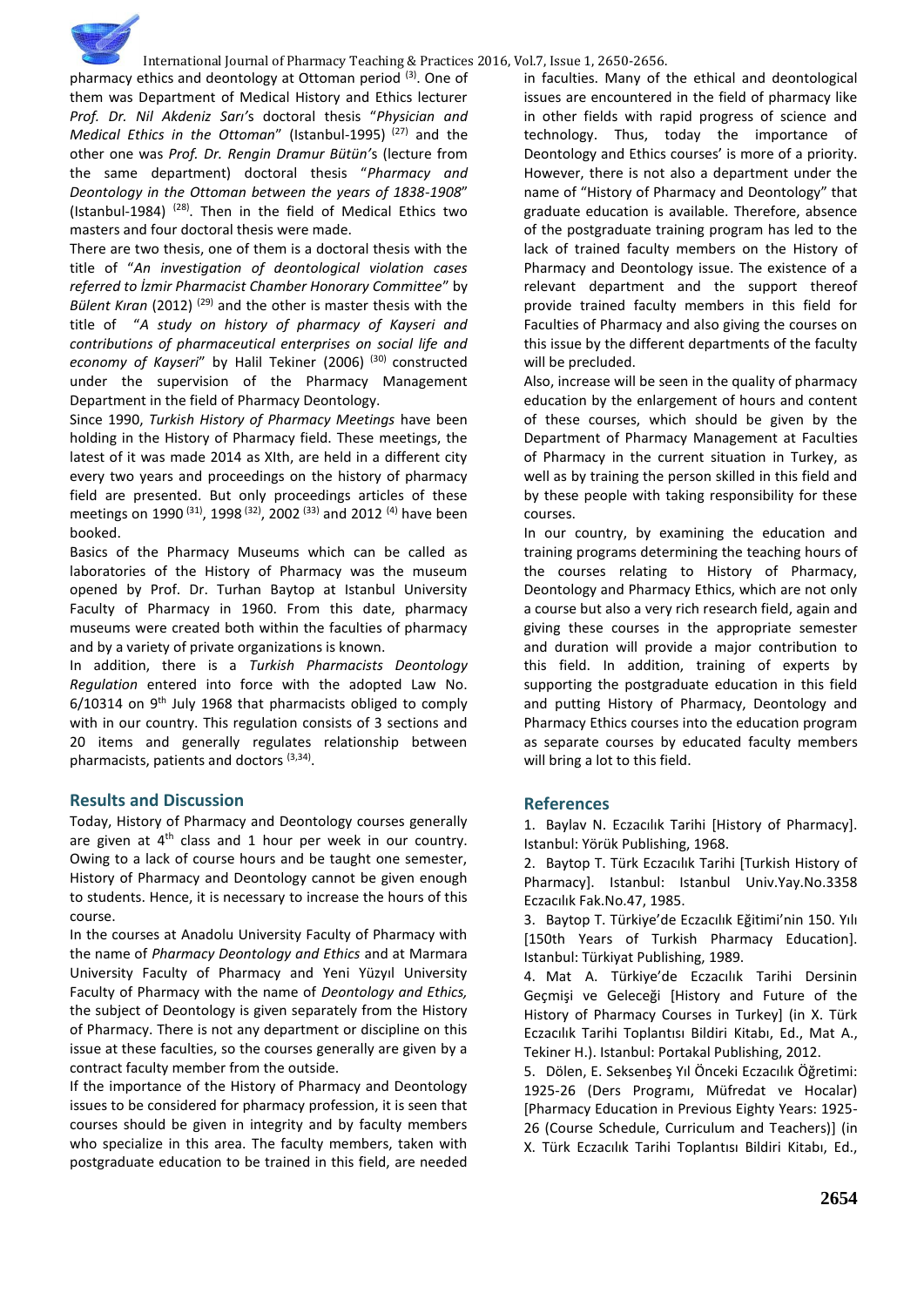

Mat A., Tekiner H.). Istanbul: Portakal Publishing, 2012. 6. Coşkun M, Şar S. Ankara Üniversitesi Eczacılık Fakültesi

(1960-2010) 50. Yıl Almanağı [50th Years' (1960-2010) Almanac of Ankara University Faculty of Pharmacy]. Ankara: Mattek Publishing, 2010.

7. Student Selection and Placement Center Guide [online]. Available from: [Internet] 2014<http://www.osym.gov.tr/>

8. Şar S. Türkiye'de Eczacılık Fakültelerindeki Başlangıçtan Bugüne Lisans Diploması Eczacılık Olan Kadın Öğretim Üyeleri [Women Faculty Members who has Postgraduate Diploma in Pharmacy at Faculty of Pharmacy Beginning from Today in Turkey]. Istanbul: VII. Türk Tıp Tarihi Kongresi, 2002.

9. Özçelikay G. Türkiye'de Başlangıcından Günümüze Kadar Eczacılık Tarihi ve Deontoloji Öğretimi [Education of History of Pharmacy and Deontology in Turkey from Beginning to Today] in V. Türk Tıp Tarihi Kongresi Proceedings. Ed: Esin Kahya, Sevgi Şar, Adnan Ataç, N. Yasemin Oğuz, Berna Arda). Ankara: Ankara University Publishing, 1999.

10.Ünver AS. Türkiye Eczacılık Tarihi [Turkish History of Pharmacy]. Istanbul: Hüsnütabiat Publishing, 1952.

11. Coşkun GHÖ. Eczacılık Eğitiminde Eczacılık Etiğinin Yeri ve Öğrenim Hedefleri [The place of pharmacy ethics during pharmacy education and training targets]. Istanbul: Marmara University Health Science Institution. Doctoral Thesis. 2010.

12. Tekiner H. One Hundred Years of the History of Pharmacy Studies in Turkey. Pharmazie. 2015; 70:139-144.

13. Terzioğlu A. 1933'ten Önce ve Sonra Cumhuriyet Döneminde Tıp Eğitiminde Tıp Tarihi, Tıbbi Deontoloji ve Tıbbi Etik [History of Medicine, Medical Deontology and Medical Ethics in Republican Period's Medical Education Before and After 1933] (in Tıbbi Etik Yıllığı XII, Cumhuriyetimizin 80. Yıldönümü Anısına Cumhuriyet Döneminde Tıp Eğitimi ve Tıbbi Etik Simpozyumu'na Sunulan Tıbbî Etikle İlgili Bildiriler, Ed.s: Arslan Terzioğlu) Istanbul, 2003.

14. Ataç A. Gülhane Askeri Tıp Fakültesi'nde Tıp Tarihi ve Deontoloji Dersleri [Medical History and Deontology Courses in Gülhane Military Medical Faculty] (in Tıbbi Etik Yıllığı XII, Cumhuriyetimizin 80. Yıldönümü Anısına Cumhuriyet Döneminde Tıp Eğitimi ve Tıbbi Etik Simpozyumu'na Sunulan Tıbbî Etikle İlgili Bildiriler, Ed.s: Arslan Terzioğlu) Istanbul, 2003. 15. Maskar Ü. Türkiye'de Sivil Eczacı Mektebinin Açılışından Bugüne Kadar Geçirdiği Safhalara ve Son Yıllardaki İnkişafına Toplu Bir Bakış [An Overview of the Phases of the Civil Pharmacist School and Developments in Recent Years from Opening to Today in Turkey]. Istanbul: Istanbul Üniversitesi Tıp Fakültesi Mecmuası Monografi Serisi No:24, İsmail Akgün Publishing, 1957.

16. Efendizâde Abdülhak Hayrullah. Makalât-ı Tıbbiye. İstanbul: Takvimhane-i Âmire Publishing, 1843.

17.Nouridjan, J. Leçon d'Introduction du Cours de Déontologie Médicale á I'Ecole Impériale de Médicine de Constantinople, Revue de Médecine et de Pharmacie. 1877; 2(5):58.

18. Şehsuvaroğlu B. Eczacılık Tarihi Dersleri [History of Pharmacy Courses]. Istanbul: Hüsnütabiat Publishing, 1970. 19. Baytop T. Türk Eczacılık Tarihi [Turkish History of Pharmacy]. (Abbreviated 2nd Edition by: Afife Mat.). İstanbul: İstanbul University Publishing No: 3358, Eczacılık Fakültesi No: 78, 2001.

20. Dölen E. Eczacılık Tarihi Ders Notları [Lecturer's Notes of History of Pharmacy]. Istanbul: Marmara University Faculty of Pharmacy Publishing, 1995.

21. Kıran B. Eczacılık Tarihi ve Deontoloji Ders Notları [Lecturer's Notes of History of Pharmacy and Deontology]. 2014, Izmir: Ege University Faculty of Pharmacy Publishing.

22. Sandalcı M. Eskişehir Eczacılık Tarihi [Eskişehir's History of Pharmacy]. Eskişehir: Eskişehir Eczacı Odası Publising, 2013.

23. Tekiner H. Kayseri Eczacılık Tarihi [Kayseri's History of Pharmacy]. Ankara: Türk Eczacıları Birliği Publishing, 2005.

24.Özçelikay G, Tekiner H. Türk Eczacılık Tarihi Bibliyografyası Üzerine Bir Deneme (1927-2008) [An Essay on the Turkish History of Pharmacy Bibliography (1927-2008)]. Ankara: Ankara Üniversitesi Publishing, 2009.

25. Yağtu Ş. Eczacılık Deontolojisi (Meslek Ahlakı ve Adabı) [Pharmacy Deontology (Professional Ethics and Etiquette)]. Ankara: Ongun Kardeşler Publishing, 1968.

26. Baytop T. Eczacılık Deontolojisi [Pharmacy Deontology]. Istanbul: Istanbul Uni. Eczacılık Fakültesi Publishing, 1992.

27. Sarı NA. Osmanlılarda Hekim ve Hekimlik Ahlakı [Physician and Medical Ethics in the Ottoman]. Istanbul: Istanbul Uni. Cerrahpaşa Medicine Faculty History of Medicine and Deontology Doctoral Thesis, 1977.

28. Dramur-Bütün R. 1838-1908 Yıllarında Osmanlılarda Eczacılık ve Deontoloji [Pharmacy and Deontology in Ottoman at 1838-1908]. Istanbul:Istanbul Uni. Cerrahpaşa Medicine Faculty History of Medicine and Deontology Doctoral Thesis, 1984.

29. Kıran, B. İzmir Eczacı Odası Onur Kurulu'na Yansıyan Olgularda Deontolojik İhlallerin İncelenmesi [An Investigation of Deontological Violation Cases Referred to İzmir Pharmacist Chamber Honorary Committee]. Ege University Health Science Institution Doctoral Thesis. 2012, Izmir.

30. Tekiner H. Kayseri Eczacılık Tarihi ve Eczacılık İşletmelerinin Kayseri Sosyal Yaşamı ve Ekonomisine Katkıları Üzerine Bir Çalışma [A Study on History of Pharmacy of Kayseri and Contributions of Pharmaceutical Enterprises on Social Life and Economy of Kayseri]. Ankara:Ankara University Health Science Institution Master Thesis, 2006.

31. Baytop T. **I.Türk Eczacılık Tarihi Toplantısı, 1990,** Istanbul:Mustafa Nevzat Eczacılık Tıp ve Kültür Evi Publishing,

32. Dölen E. (Editor). IV. Türk Eczacılık Tarihi Toplantısı Bildirileri (4-5 Haziran 1998; İstanbul). Istanbul: Marmara Üniversitesi Publishing No: 657, Eczacılık Fakültesi Yayın No: 15, 2000.